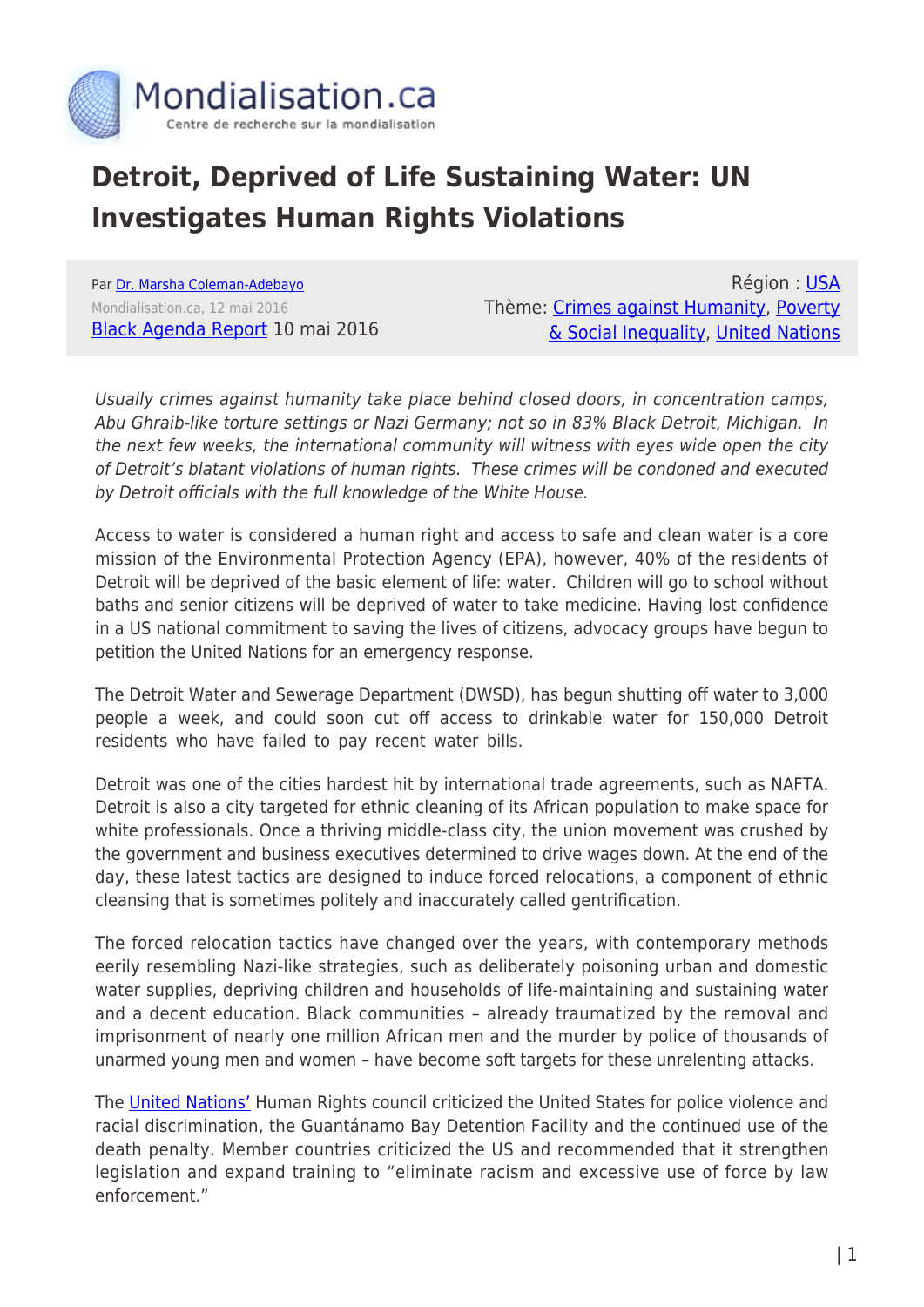« I'm not surprised that the world's eyes are focused on police issues in the U.S., » said Alba Morales, who investigates the U.S. criminal justice system at Human Rights Watch. « There is an international spotlight that's been shone [on the issues], in large part due to the events in Ferguson and the disproportionate police response to even peaceful protesters, » she said.

The recommendations from the Council seem tepid and dismissive of the scale of the violence towards African-Americans. These same atrocities occurring in any other country outside the US, such as Bosnia or Syria would cause an international uproar and calls to prevent deaths from water deprivation and to provide international protections for the targeted group. But, the US is the major donor to the UN and plays a leadership role on the UN Security Council, making it virtually impossible for nations that would show solidarity to African-Americans to act through this institution. Nevertheless, UN member states do have a bully-pulpit to expose the human rights violations occurring in the US.

However, when one considers the war-like tactics deployed against an unarmed civilian population, such as, deliberate state-sponsored poisonings, murders of unarmed civilians, forced relocations and imprisonment, one is left asking what part of genocide does the UN not understand?

And the beat of genocide escalates.

The Detroit People's Water Board, Food and Water Watch, Blue Planet Project, and Michigan Welfare Rights Organization submitted [a comprehensive report](http://www.blueplanetproject.net/wordpress/wp-content/uploads/Detroit-HRTW-submission-June-18-2014.pdf) to the U.N.'s special rapporteur that details the dire situation facing the predominately Black population of Detroit:

"Sick people have been left without running water and working toilets. People recovering from surgery cannot wash and change bandages. Children cannot bathe, and parents cannot cook…"

"(F)amilies concerned about children being taken away by authorities due to lack of water and sanitation services in the home have been sending their children to live with relatives and friends, which has an impact on school attendance and related activities."

Activists claim the city has been unfairly overcharging Detroit residents for water to compensate for its significant financial woes. According to the U.S. Census Bureau, 38.1 percent of Detroit residents are living below the poverty line. Despite the tough times many people are facing, they've been paying an average of \$64.99 a month, significantly higher than the nationa[laverage of about \\$40,](http://www.epa.gov/safewater/wot/pdfs/book_waterontap_full.pdf) and rates are only going up. The Detroit City Council [just approved a nearly 9 percent rate increase for water.](http://www.freep.com/article/20140617/NEWS01/306170107/City-Council-water-rate-hike)

Three U.N. human rights experts [issued a statement](http://www.ohchr.org/EN/NewsEvents/Pages/DisplayNews.aspx?NewsID=14777&LangID=E) declaring that "disconnection of water services because of failure to pay due to lack of means constitutes a violation of the human right to water and other international human rights.

"When I conducted an official country mission to the U.S. in 2011, I encouraged the U.S. government to adopt a federal minimum standard on affordability for water and sanitation and a standard to provide protection against disconnections for vulnerable groups and people living in poverty,"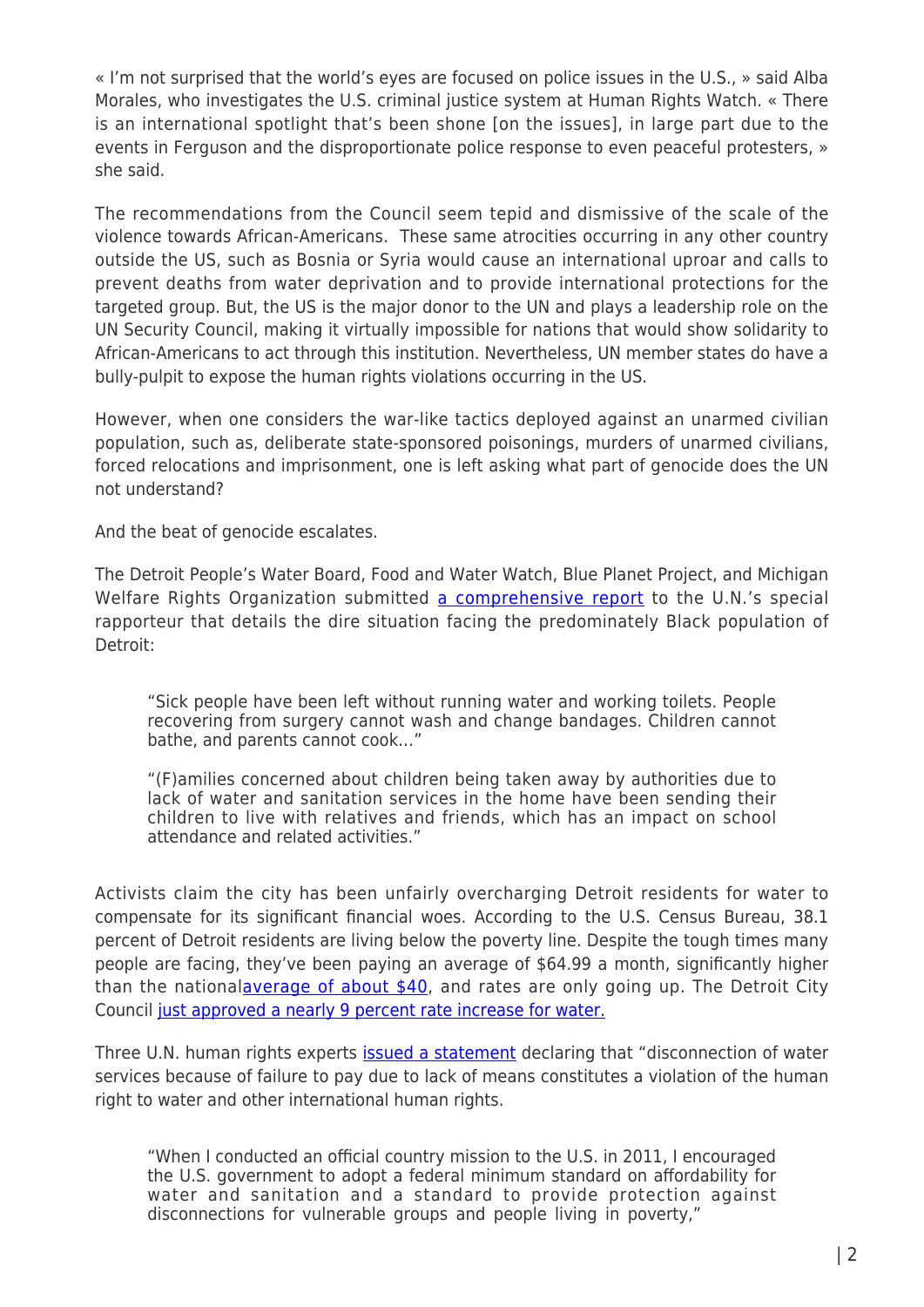said Catarina de Albuquerque, who is the U.N.'s special rapporteur on the right to safe drinking water and sanitation. "I also urged the government to ensure due process guarantees in relation to water disconnection."

One of the experts, Leilani Farha, who focuses on the right to adequate housing, also pointed out the racial implications of shutting off water to the [nearly 83 percent](http://quickfacts.census.gov/qfd/states/26/2622000.html) [black](http://quickfacts.census.gov/qfd/states/26/2622000.html) population. "If these water disconnections disproportionately affect African Americans, they may be discriminatory, in violation of treaties the U.S. has ratified," said Farha.

These calls for justice are falling on deaf ears. While [President Obama](http://beta.portal.tds.net/news/read/article/afp-obama_warns_flint_water_crisis_may_take_two_years-afp) concedes that the poisoning in Flint "was a man-made disaster; this was avoidable, this was preventable," the President did not deploy with all due haste the full power of the federal government to solve this situation. In fact, he primed the Flint community, in which over 8,000 children are suspected of being lead poisoned to expect that it may take additional two years before lead pipes are replaced. But, he left Flint on a positive note, asserting that "[filtered water](http://www.businessinsider.com/r-obama-filtered-water-in-flint-is-safe-for-kids-over-6-years-old-2016-5) in the city was safe for anyone over the age of six."

But not everyone is feeling the pain of water deprivation in Detroit. That kind of pain seems to be reserved for families and communities. [The Detroit Water](http://www.thedailybeast.com/articles/2014/07/26/detroit-shuts-off-water-to-residents-but-not-to-businesses-who-owe-millions.html) and Sewerage Department has decided not to pull the plug on businesses in the city. Although the city claims that it started sending out notices about the disconnections in March, the report's authors write that they heard "directly from people impacted by the water cutoffs who say they were given no warning and had no time to fill buckets, sinks, and tubs before losing access to water."

"We really don't want to shut off anyone's water, but it's really our duty to go after those who don't pay, because if they don't pay, then our other customers pay for them," department spokesperson Curtrise Garner told [Al Jazeera America](http://america.aljazeera.com/articles/2014/6/22/detroit-water-un.html). "That's not fair to our other customers."

Businesses owe hundreds of thousands of dollars but a decision was made not to disconnect the corporate community:

"According to a department list, the top 40 commercial and industrial accounts have past-due accounts totaling \$9.5 million. That list includes apartment complexes, the Chrysler Group, real estate agencies, a laundromat and even a cemetery."

The only people who apparently are in denial regarding the blatant, surgical and genocidal attacks against them are unfortunately the targets of the attack. Perhaps, Black folks are hoping that US genocidal policy towards our community will be confined to Flint and Detroit. How else can you explain the silence and inaction of black communities across the country?

Dr. Marsha Coleman-Adebayo is the author of the Pulitzer Prize nominated: [No FEAR: A](http://www.amazon.com/No-Fear-Whistleblowers-Corruption-Retaliation/dp/1556528183/ref=sr_1_1?ie=UTF8&qid=1427068270&sr=8-1&keywords=marsha+coleman-adebayo) [Whistleblowers Triumph over Corruption and Retaliation at the EPA](http://www.amazon.com/No-Fear-Whistleblowers-Corruption-Retaliation/dp/1556528183/ref=sr_1_1?ie=UTF8&qid=1427068270&sr=8-1&keywords=marsha+coleman-adebayo). She worked at the EPA for 18 years and blew the whistle on a US multinational corporation that endangered South African vanadium mine workers. Marsha's successful lawsuit led to the introduction and passage of the first civil rights and whistleblower law of the 21st century: the Notification of Federal Employees Anti-discrimination and Retaliation Act of 2002 (No FEAR Act). She is Director of Transparency and Accountability for the Green Shadow Cabinet, serves on the Advisory Board of ExposeFacts.com and coordinates the Hands Up Coalition, DC.